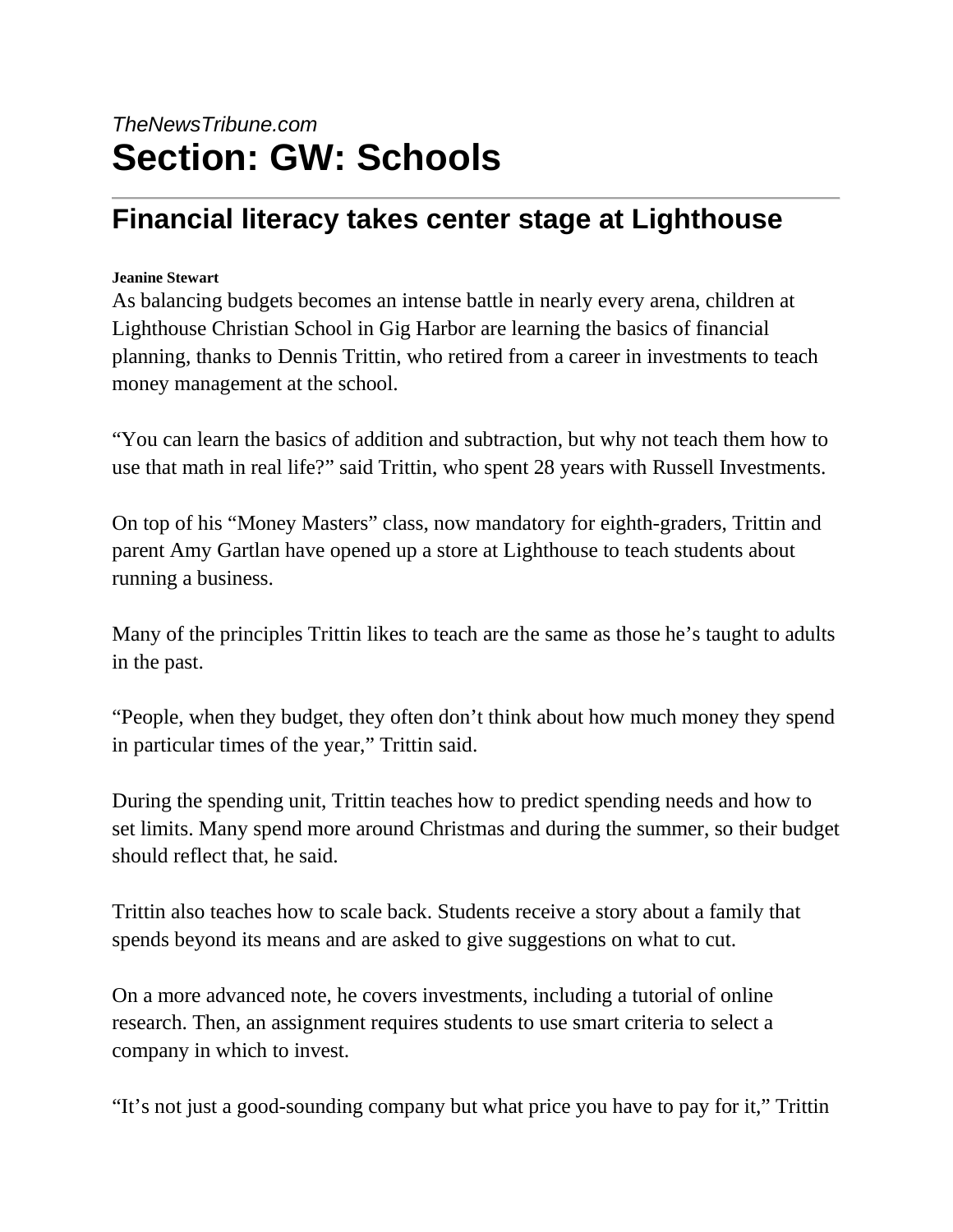said.

He uses Starbucks, a Seattle-based company whose stock has gone on a roller-coaster ride, as an example to illustrate that some stocks are good investments at some times and bad at others.

"I really teach the kids to buy low, sell high," Trittin said.

Trittin also uses the class as an opportunity to encourage students to factor finances into their career choices. They cover the financial side of various careers in each student's skills area.

For those whose interest in finance extends beyond the personal and into business, Trittin's and Gartlan's store soon will provide ample opportunities to get involved in running a business. Students will take over all sides of the business — from management to finances to advertising — in early spring.

"We wanted to expose kids to commerce," Trittin said.

First, there will be an interview process, open to sixth- through eighth-graders, Trittin said.

The store has utilized the expertise of parents who work for Nordstrom in stocking its shelves, he said. It sells blankets, flannel pants, snacks and drinks, as well as clothing with Lighthouse logos.

Trittin said students have aided in the buying process by advising him which products to buy, and they likely will do more of that as time goes on.

Getting the store up and running has been a lot of work, but Gartlan said it's been worth it. The room used to be used for storage, and the space wasn't optimized, she said.

"I think about the big table and the broken chair we had in here, and it's really transformed," she said.